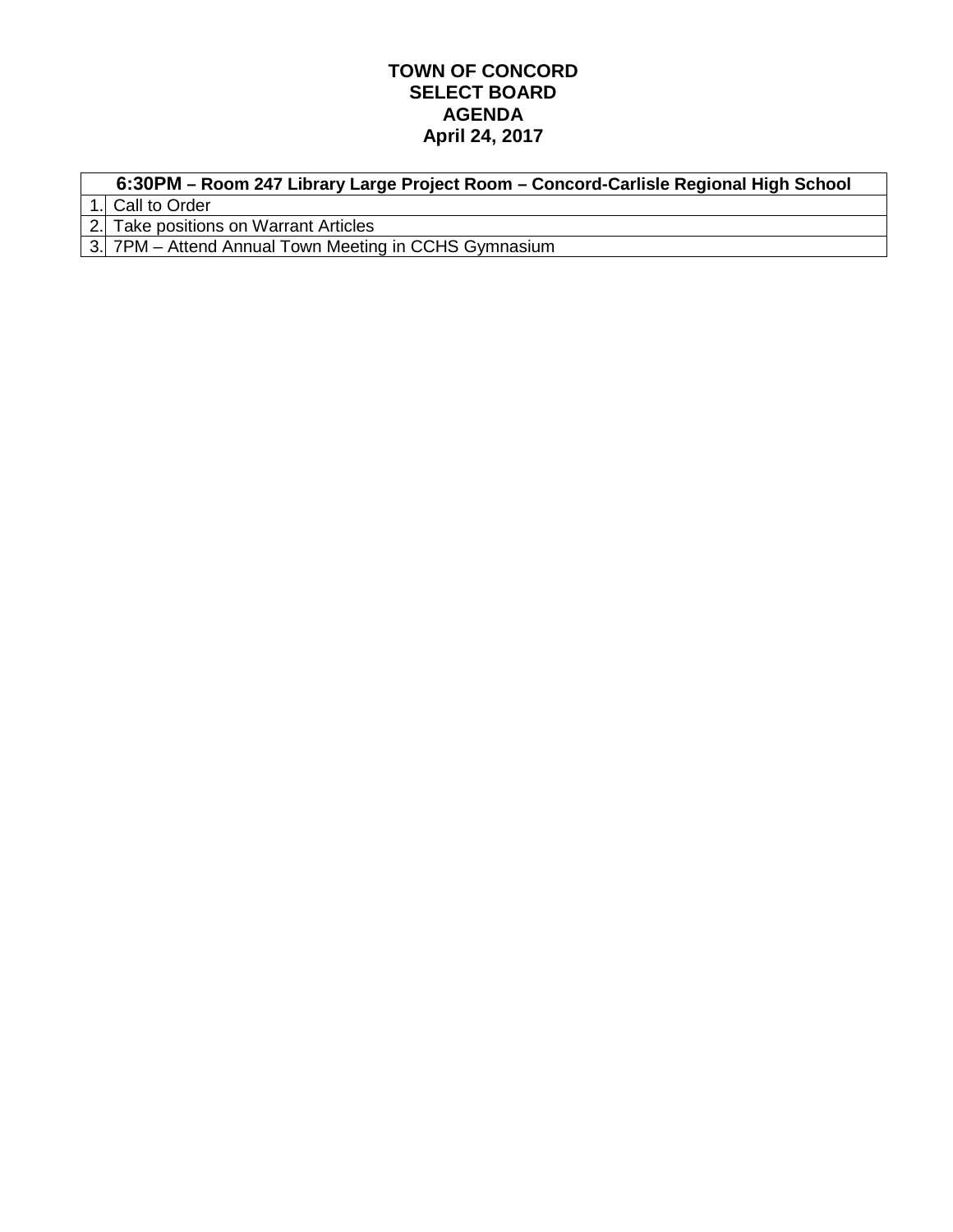## **Concord-Carlisle High School**



**FIRST FLOOR**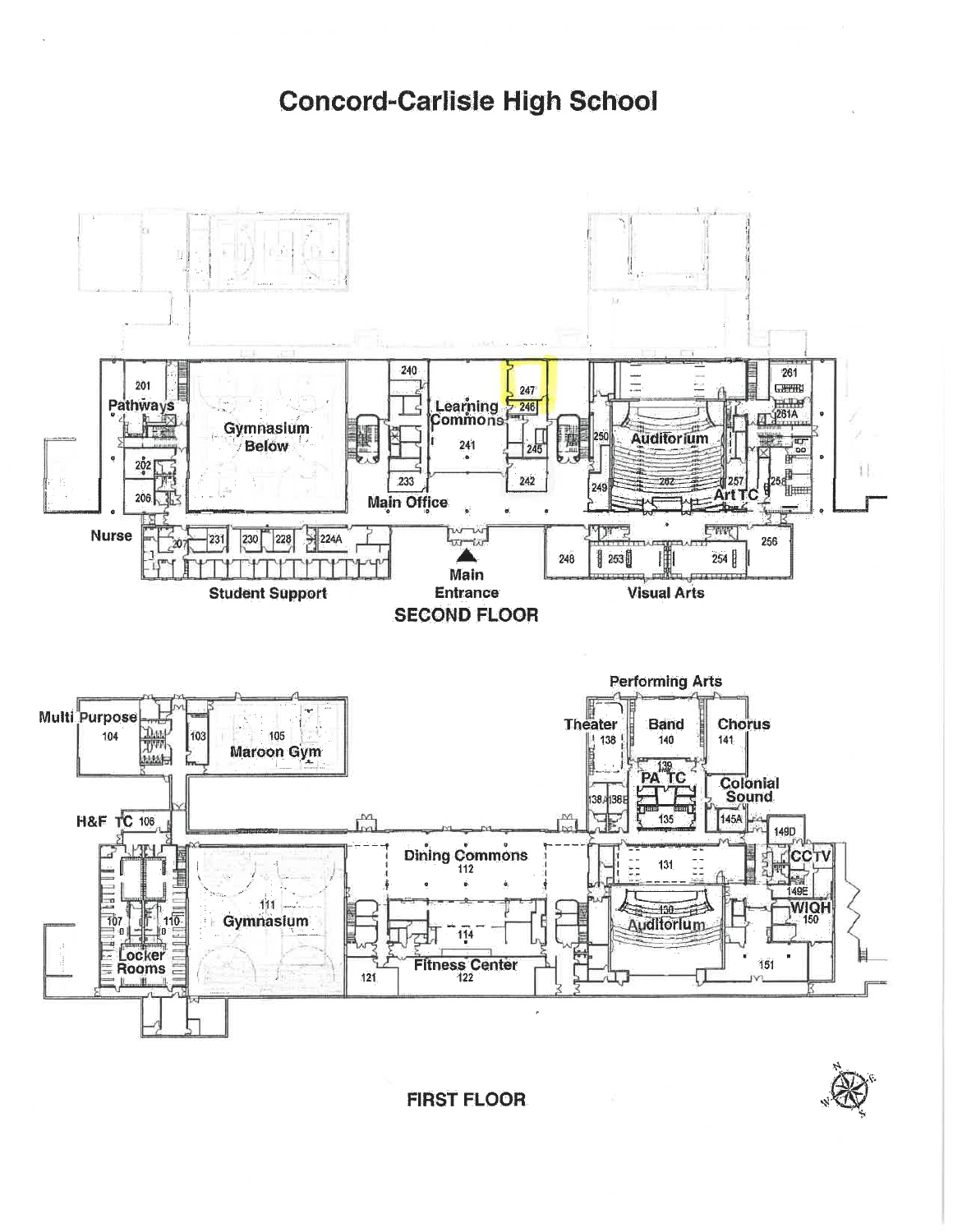## Selectmen's Recommendations/Positions/Comments

|                 | <b>TITLE</b>                                                                            | <b>RECOMMENDATION</b>                            |
|-----------------|-----------------------------------------------------------------------------------------|--------------------------------------------------|
| $\mathbf{1}$    | <b>Choose Town Officers</b>                                                             |                                                  |
| $\overline{2}$  | <b>Hear Reports</b>                                                                     |                                                  |
| 3               | <b>Meeting Procedure</b>                                                                | <b>Affirmative Action</b>                        |
| 4               | Ratify Personnel Board Classification Actions                                           | <b>Affirmative Action</b>                        |
| $\overline{5}$  | Classification & Compensation Plan for Regular-Status Positions                         | <b>Affirmative Action</b>                        |
| $\overline{6}$  | Personnel Bylaw Amendment                                                               | <b>Affirmative Action</b>                        |
| $\overline{7}$  | Town Budget                                                                             | Affirmative Action in the amount of \$40,943,520 |
| $\overline{8}$  | Municipal Building Renovations                                                          | Affirmative Action in the amount of \$350,000    |
| 9               | <b>Public Safety Communications Equipment</b>                                           | Affirmative Action in the amount of \$225,000    |
| 10              | Fire Engine #8 Replacement                                                              | Affirmative Action in the amount of \$575,000    |
| 11              | Ambulance #1 Replacement                                                                | Affirmative Action in the amount of \$260,000    |
| 12              | Bylaw Regarding Leasing of Town Land by Select Board and<br><b>Town Manager</b>         | <b>Affirmative Action</b>                        |
| 13              | <b>Concord Public School Budget</b>                                                     | Affirmative Action in the amount of \$37,046,694 |
| $\overline{14}$ | FY2017 Concord Public Schools Supplemental Appropriation                                | No motion is expected                            |
| 15              | <b>Concord Public Schools Renovations</b>                                               | Affirmative Action in the amount of \$850,000    |
| 16              | Concord-Carlisle Regional High School Budget                                            | Affirmative Action in the amount of \$21,599,072 |
| 17              | Concord-Carlisle Regional School District - Landfill Flexible Cap<br>Remediation        | Affirmative Action in the amount of \$1,200,000  |
| 18              | Minuteman Regional Technical High School District Budget                                | Affirmative Action in the amount of \$599,313    |
| 19              | Free Cash Use                                                                           | Affirmative Action in the amount of \$1,000,000  |
| 20              | BY PETITION Resolution - Reducing the Influence of Money in<br><b>Politics</b>          | <b>Affirmative Action</b>                        |
| 21              | Establish Revolving Fund - Rental Income from Marshall &<br><b>Barrett's Mill Farms</b> | <b>Affirmative Action</b>                        |
| 22              | PEG Access and Cable-Related Fund                                                       | Affirmative Action in the amount of \$560,000    |
| 23              | Authorize Acquisition of 55 Church Street                                               | Affirmative Action in the amount of \$1,200,000  |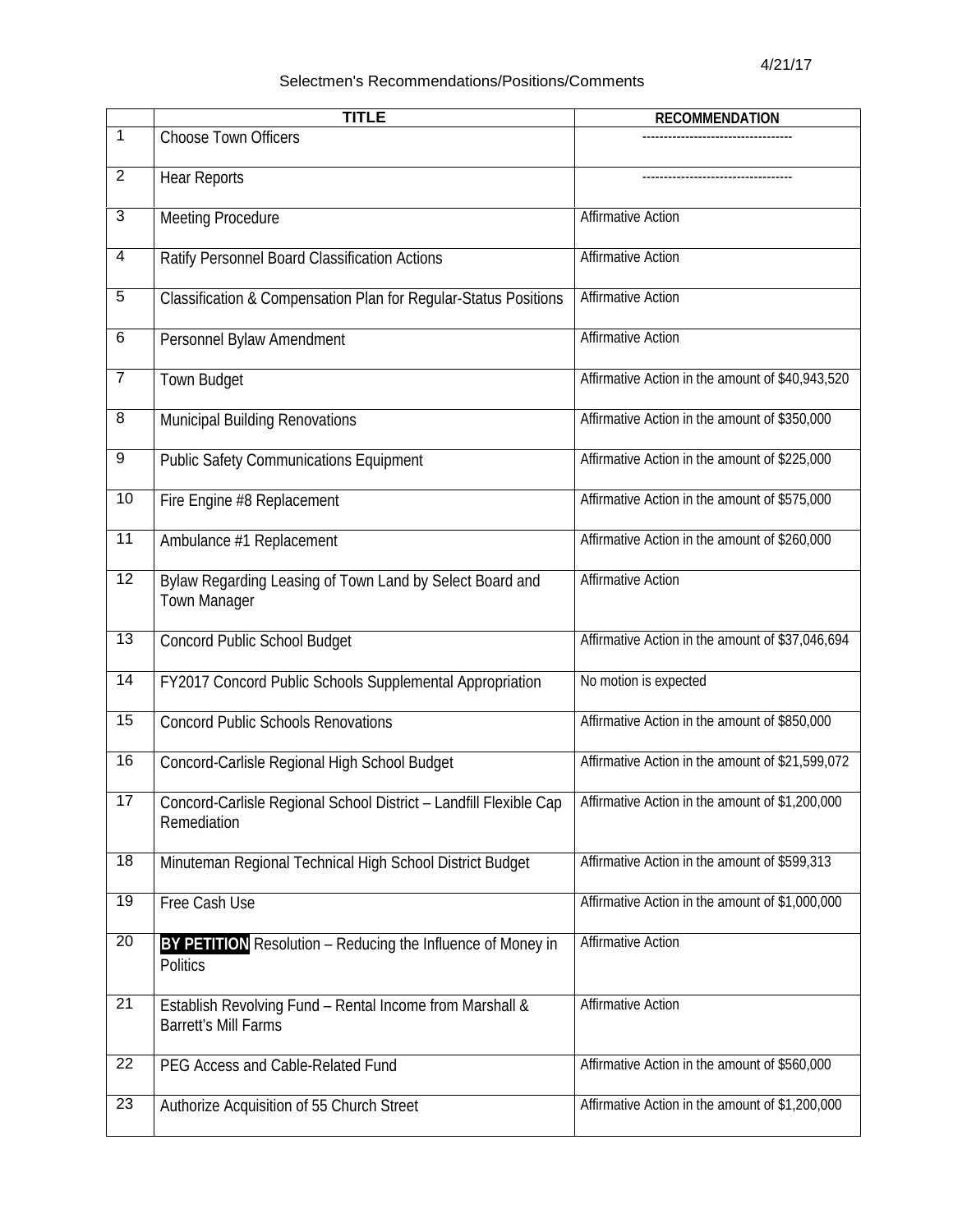| $\overline{24}$ | <b>Funding for Telecommunications Services</b>                                                                                         | Affirmative Action in the amount of \$1,000,000                                                                                                                                 |
|-----------------|----------------------------------------------------------------------------------------------------------------------------------------|---------------------------------------------------------------------------------------------------------------------------------------------------------------------------------|
| 25              | <b>Funding for Technology Improvements</b>                                                                                             | No motion is expected                                                                                                                                                           |
| 26              | <b>Smart Grid Improvements</b>                                                                                                         | Affirmative Action in the amount of \$3,000,000                                                                                                                                 |
| 27              | Comprehensive Municipal Facility Needs Study                                                                                           | Affirmative Action in the amount of \$250,000                                                                                                                                   |
| 28              | <b>BY PETITION</b> Guideline for Preservation of Public Access to<br>Open Space                                                        | No motion is expected                                                                                                                                                           |
| 29              | Community Preservation Committee Appropriation<br>Recommendations                                                                      | Affirmative Action in the amount of \$1,326,340                                                                                                                                 |
| 30              | <b>Community Preservation Committee Appropriation</b><br>Recommendation for Junction Village Affordable Assisted Living<br>Development | Affirmative Action in the amount of \$350,000, or<br>any other sum, from the Concord Community<br>Preservation Fund and to appropriate the sum<br>of \$1,000,000 from Free Cash |
| 31              | Bruce Freeman Rail Trail - Grant of Easement to MBTA                                                                                   | <b>Affirmative Action</b>                                                                                                                                                       |
| 32              | Accept Easements - Brookside Square Development                                                                                        | <b>Affirmative Action</b>                                                                                                                                                       |
| 33              | Grant of Easement to W.R. Grace                                                                                                        | <b>Affirmative Action</b>                                                                                                                                                       |
| 34              | Grant of Easement over 26A Balls Hill Road                                                                                             | No motion is expected                                                                                                                                                           |
| 35              | Zoning Bylaw Amendment - Site Plan Review for Religious uses,<br><b>Educational uses and Child Care Facilities</b>                     | <b>Affirmative Action</b>                                                                                                                                                       |
| 36              | Zoning Bylaw Amendment - Professional Office                                                                                           | <b>Affirmative Action</b>                                                                                                                                                       |
| 37              | Zoning Bylaw Amendment - Nonconforming Single and Two<br><b>Family Residential Structures</b>                                          | <b>Affirmative Action</b>                                                                                                                                                       |
| $\overline{38}$ | Zoning Bylaw Amendment - Residential Uses                                                                                              | <b>Affirmative Action</b>                                                                                                                                                       |
| 39              | Zoning Bylaw Amendment - Marijuana Establishment Temporary<br>Moratorium                                                               | <b>Affirmative Action</b>                                                                                                                                                       |
| 40              | General Bylaw - Tree Preservation Bylaw                                                                                                | <b>Affirmative Action</b>                                                                                                                                                       |
| 41              | Tree Preservation Revolving Fund                                                                                                       | <b>Affirmative Action</b>                                                                                                                                                       |
| 42              | <b>BY PETITION</b> Alternative PRD Preliminary Site Development<br>and use Proposal for Lot 4A and Parcel A Forest Ridge Road          | <b>Affirmative Action</b>                                                                                                                                                       |
| 43              | BY PETITION Release of Residential Restriction Applicable to<br>Lot 4A and Parcel A Forest Ridge Road                                  | <b>Affirmative Action</b>                                                                                                                                                       |
| 44              | Regional Housing Services Revolving Fund Expenditures                                                                                  | Affirmative Action in the amount of \$200,000                                                                                                                                   |
| 45              | Road Repair Revolving Fund Expenditures                                                                                                | Affirmative Action in the amount of \$120,000                                                                                                                                   |
| 46              | Cemetery Roads and Infrastructure Improvements                                                                                         | Affirmative Action in the amount of \$150,000                                                                                                                                   |